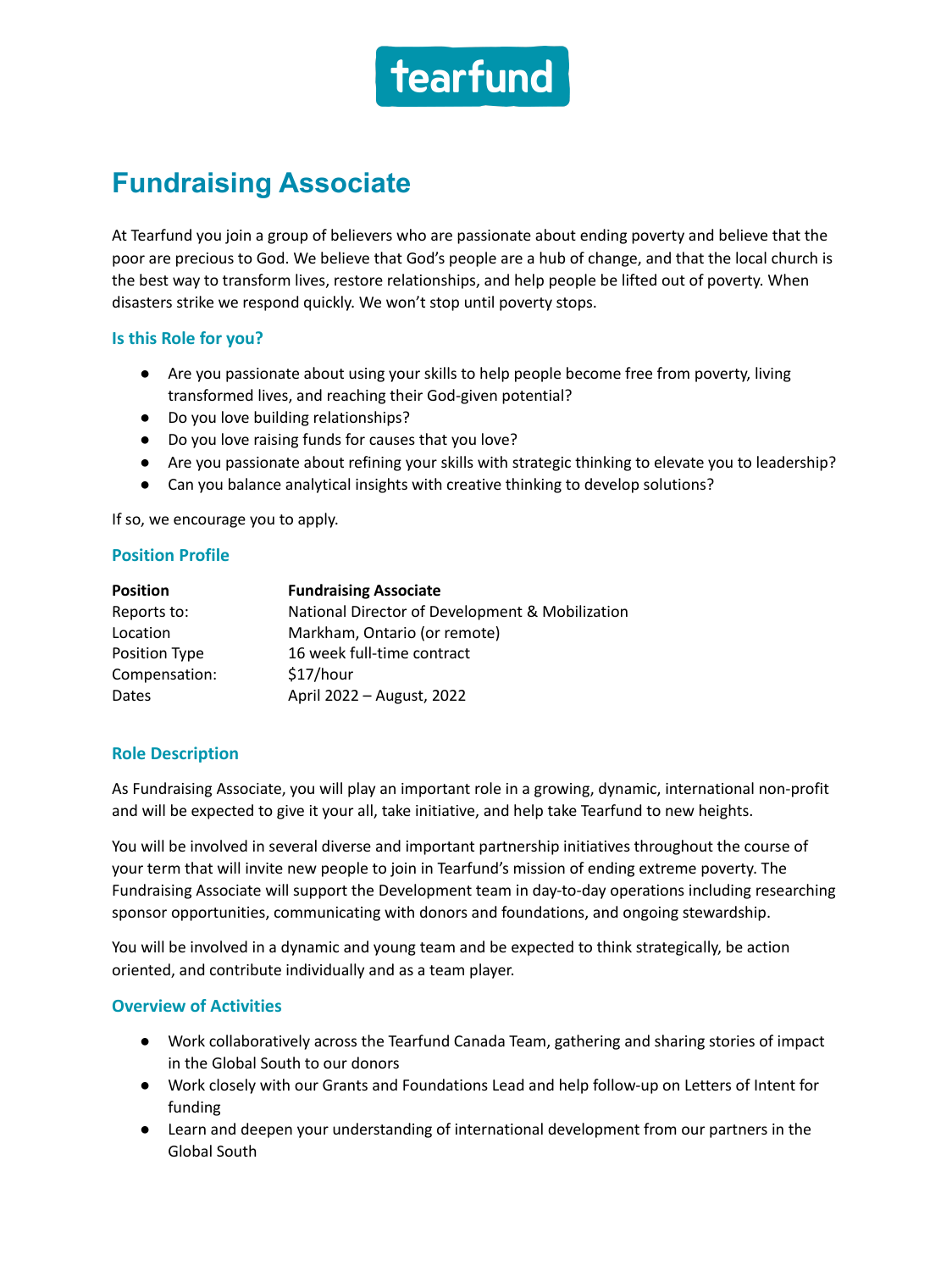

- Engage with Canadian Church leaders and help equip communities to engage with poverty alleviation and justice
- Provide support for on-going development activities of fundraising team
- Provide admin support for National Director of Development & Mobilization trip planning, Raiser's Edge updates
- Connect with churches and help clean our data for point of contacts

# **Donor Engagement**

- Help build and scale our donor engagement strategy
- Phone to thank our donors large single gifts and monthly donors
- Work with National Director of Development & Mobilization to reengage inactive donors
- Help prepare annual Major Donor touchpoints report and proposal writing
- Research, identify, and help build strategy for corporate funding
- Connect with churches and help clean our data for point of contacts

# **Qualifications**

- Fully aligned with the vision, mission, and values of Tearfund Canada, including Statement of Faith and Lifestyle Expectations
- A passion to learn about international development and Tearfund Canada's mission
- Loves building relationships with people a great storyteller
- Loves raising funds
- Must be an excellent writer, able to consistently and effectively communicate Tearfund's message in grant applications and reports
- Must be comfortable speaking on the phone with foundation directors and major donors
- Must be detail oriented and organized to meet all of our foundation deadlines
- The Fundraising Intern should have excellent communication and organizational skills, approach each situation with positive and constructive energy.
- Proficiency with MS Word, Excel, Google Drive, PowerPoint, and Dropbox are required.
- Marketing and communication skills will be beneficial as it relates to reaching out to donors, businesses, organizations, patrons and other supporters.
- Proven track record of being highly motivated and driven.
- Able to get things done. Willing to roll-up sleeves and do what is needed. Will seek out the answer if doesn't know how to do something.
- A team player, but also able to work independently without supervision.

# **Application**

To apply, please email us your cover letter and resume to  $hr@testund.ca.$  Your cover letter should include a description of:

- 1. Why you're the right fit for this position
- 2. Your related education and experience
- 3. How you would integrate faith with this role

## **Applications will be accepted until April 5, 2022**